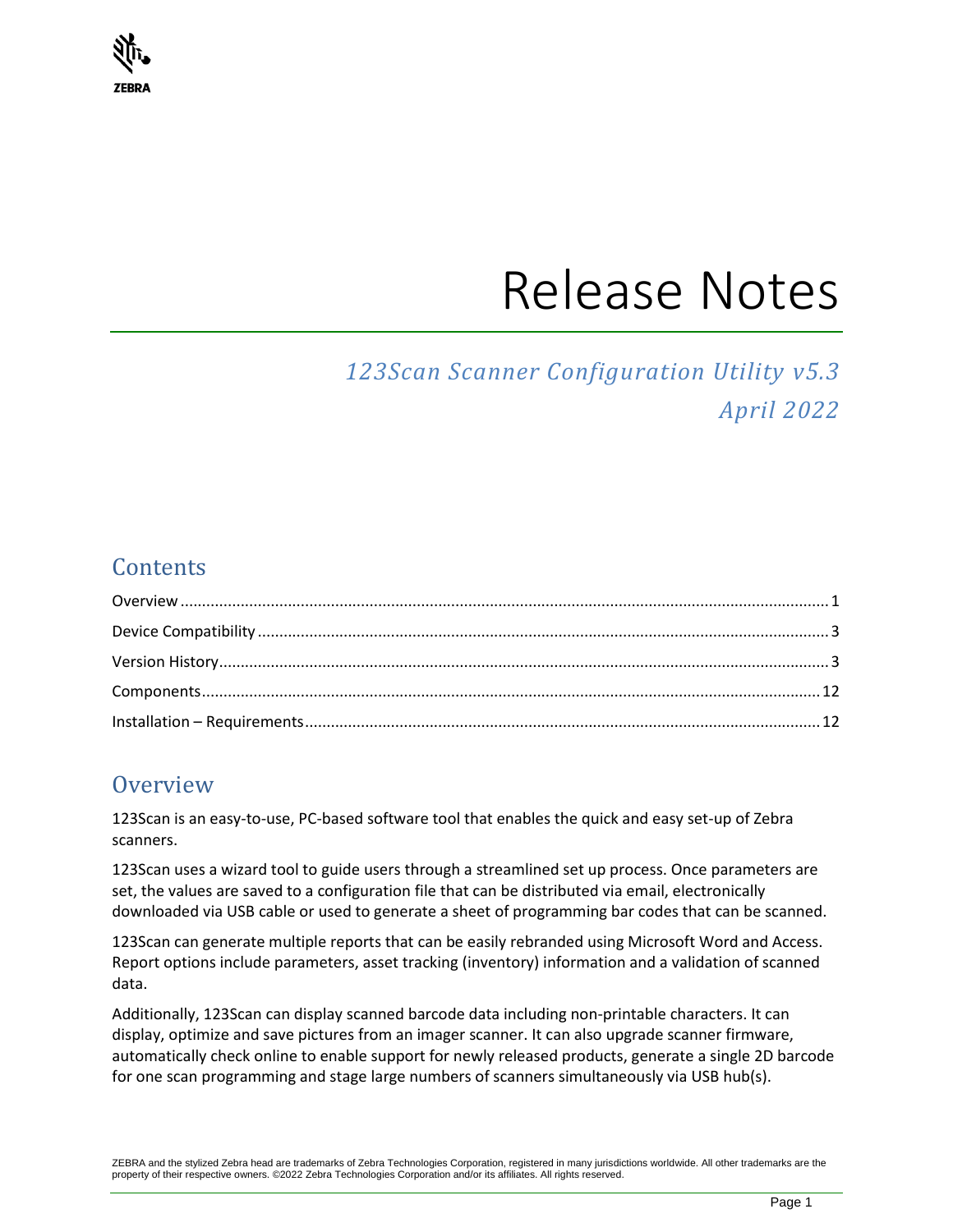

#### Functionality,

- 1. Optimized for first time users.
- 2. Utility supports the latest scanner updates by performing a check for updates at bootup
- 3. Generation of an electronic configuration file.
	- a. Supported programming modes from a configuration file include.
		- i. Electronic programming
		- ii. Barcode scanning
		- b. Maintain a library of configuration files by saving files to your PC.
- 4. Program Data Formatting Rules
	- a. Advanced Data Formatting (ADF)
	- b. Multicode Data Formatting (MDF)
	- c. Data Parsing
		- i. UDI
		- ii. GS1
		- iii. Blood Bag
	- d. Drivers Licensing Parsing (USA only)
- 5. Firmware upgrade of scanners
	- a. Using a standard USB cable
	- b. Using a Bluetooth connection to a Cordless Scanner (no cradle)
- 6. Report generation capabilities.
	- a. Parameter Report: List of parameters programmed within a configuration file.
	- b. Activity Report: List of activities performed on a scanner(s) within a screen session.
	- c. Inventory Report: List of scanners configured and their asset tracking information.
	- d. Validation Report: Printout of scanned data can include non-printable characters.
	- e. Statistics Report: List of all statistics retrieved from scanner.
- 7. Rebranding Reports / Partner Customization.
	- a. Customize Programming Barcode Sheet after 123Scan outputs it to a Microsoft Word document.
	- b. Customize Reports after 123Scan outputs it to a Microsoft Word document.
- 8. Data Viewer
	- a. Display scanned barcode data from a USB cable including non-printable characters.
	- b. Display, optimize and save images from a USB connected imager scanner.
- 9. Discovered Scanner Tab.
	- a. Access to scanner asset tracking information.
	- b. Ability to program scanners simultaneously using powered USB hubs. If a 7-port hub, it must have at least a 3.5 Amp power supply. For fast staging use 123Scan's Mass Upgrade Mode available on the Discovered Scanners tab.
		- i. Loading a configuration : 10 Scanners
			-
		- ii. Upgrading firmware  $\qquad \qquad$ : 10 Corded; or 3 to 5 Cordless; or 2 to 5 MP6X00; or 2 to 4 RFD8500
- 10. Statistics Viewer for scanners that support statistics such as the MP6000, DS3608, LI3678…
- 11. Remote Management Package
	- a. Generate SMS (Scanner Management Package) using built in wizard

For more information on 123Scan, including how to videos go t[o http://www.zebra.com/123Scan.](http://www.zebra.com/123Scan)

For support, please visit [http://www.zebra.com/support.](http://www.zebra.com/support)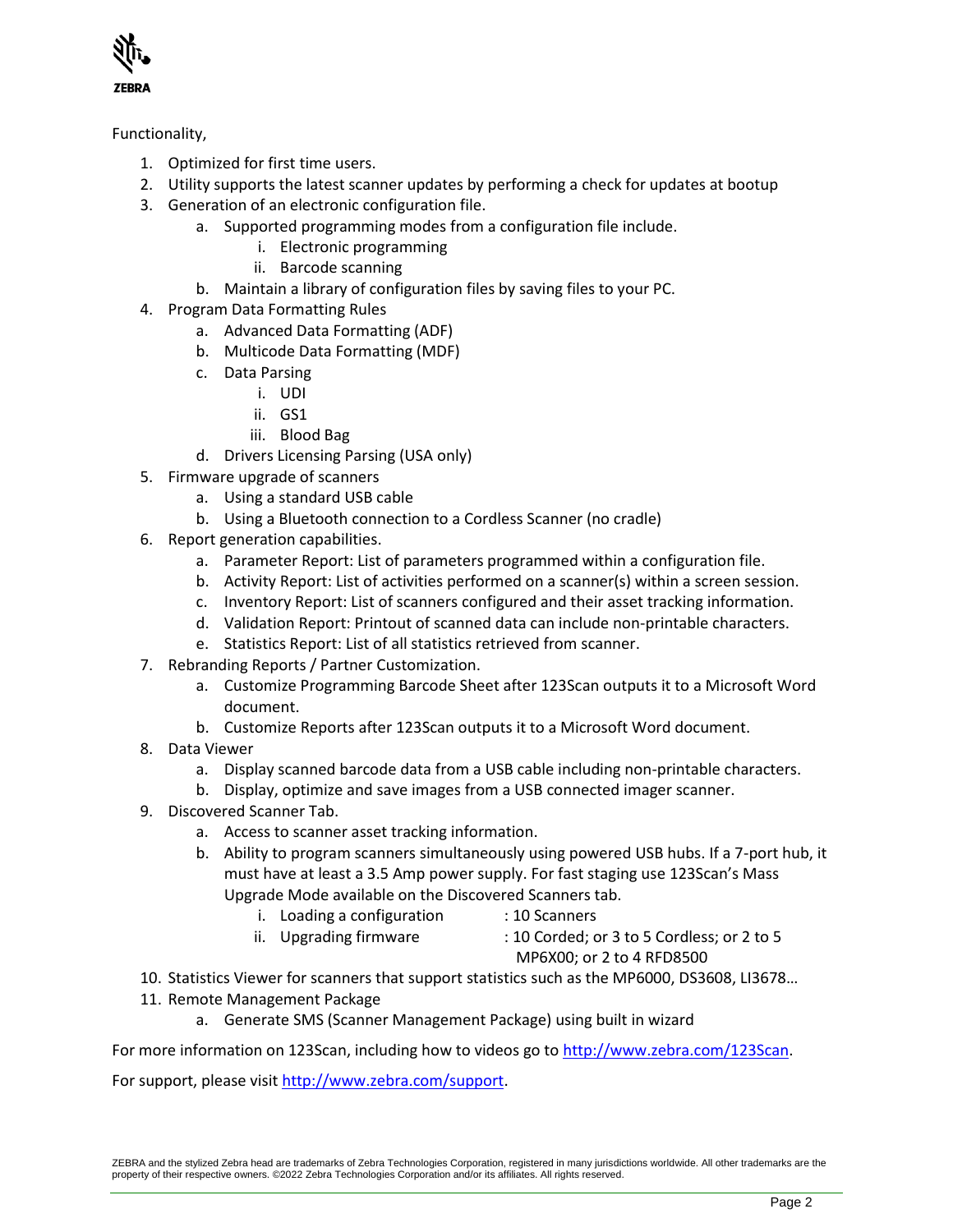

# <span id="page-2-0"></span>Device Compatibility

For the compatible devices list, please visit following page.

<https://www.zebra.com/us/en/support-downloads/software/utilities/123scan-utility.html>

# <span id="page-2-1"></span>Version History

# Version 5.03.0017 – 04/2022

- 1. SMS package wizard enhancement Added configurable option to delete SMS package once the package has been loaded.
- 2. SMS package wizard enhancement Added configurable option to force configuration load from SMS package upon launch of the SMS, even if the configuration is already present on the scanner.

# Version 5.03.0016 – 01/2022

- 1. SMS Package wizard Support added for up to eight device groups when creating SMS packages.
- 2. Enhanced configuration wizard
	- a. Users are no longer able to name a config file "Modified" or "Factory Default".
	- b. Added warning message when user download invalid scanner tone files into a scanner.
- 3. Enhanced firmware update
	- a. Added a link to check the latest plug-in version when attempting to update firmware.
	- b. Update warning dialogs for firmware update option 1 when missing existing plug-in in the host PC.
- 4. MDF (Multicode Data Formatting) enhancement Added warning message when saving and loading configuration file to a scanner with incomplete MDF rules.
- 5. Reports enhancements.
	- a. List the parameter number along with the parameter name in Parameter Reports.
	- b. Bug fix Solve opening print option dialog, multiple times in statistics report.
- 6. Migrate plug-in download service links to a new production server.

# Version 5.03.0014 – 04/2021

- 1. Modified how 123Scan communicates with a cradle and it's Bluetooth scanner. For this device combination, settings are now cloned from the scanner, when both the scanner and cradle are present simultaneously.
- 2. Updated Bluetooth terminology from master-slave to central-peripheral.
- 3. Added support for composite codes to ADF criteria programming screen.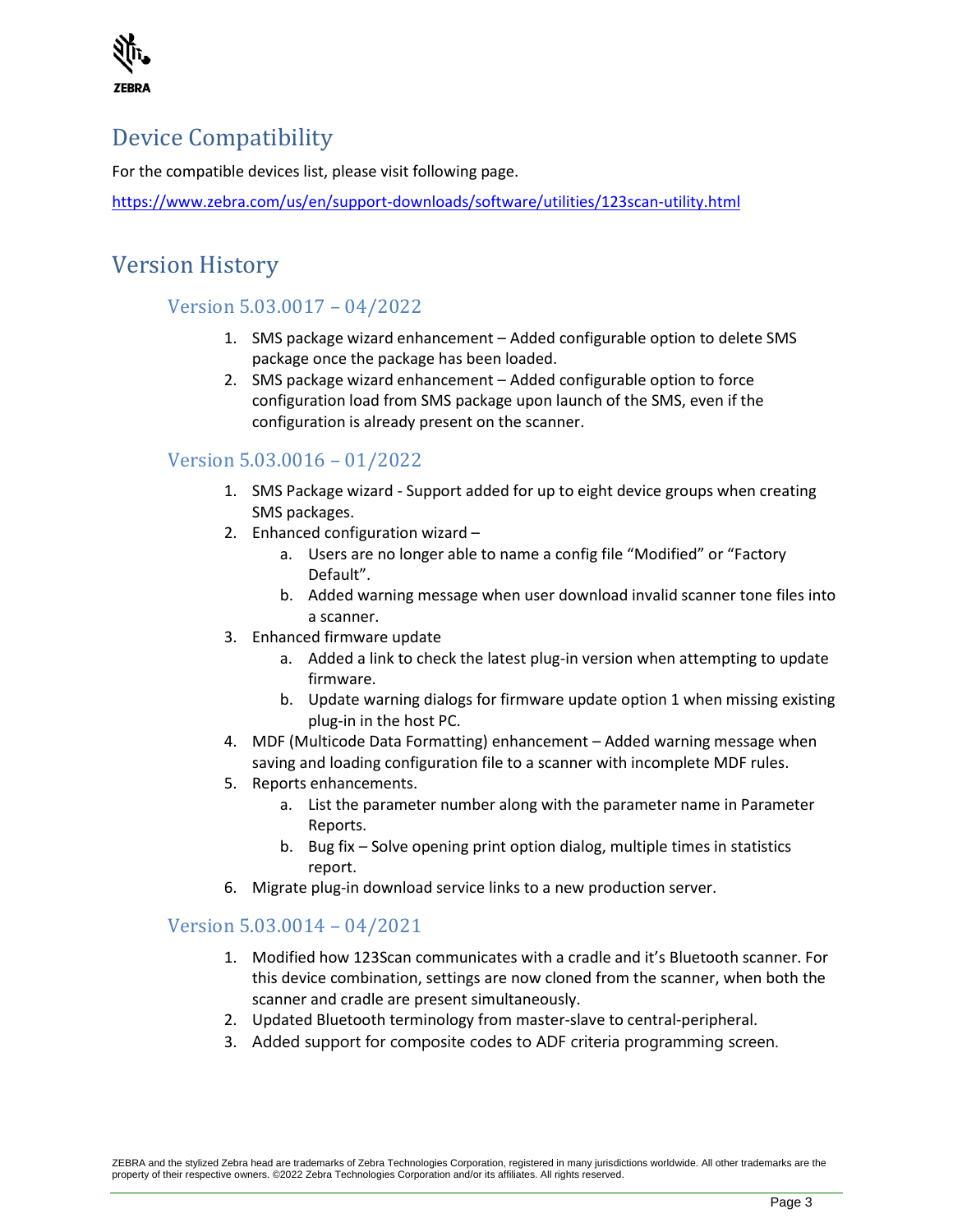

# Version 5.03.0012 – 01/2021

- 1. Enhanced Data Parsing (UDI, GS1, Blood Bag) rule editor
	- a. Added ability to add up to 35 separators between two AIs or prefix and suffix.
	- b. Data Parsing output can now be modified through an ADF rule before being output to a host.
- 2. Enhanced Configuration Wizard Added "What is this" help for Config file name.
- 3. CS6080 and all Bluetooth Wireless scanners enhancements
	- a. "Clone and Modify" button on the 123Scan start screen now works with BT scanners. This was achieved by removing the set defaults attribute from the Bluetooth pairing barcode.
	- b. "Update Scanner Firmware" button on the 123Scan start screen modified to behave similarly to "Clone and Modify" button for BT scanner. This was achieved by removing the set defaults attribute from the Bluetooth pairing barcode.
- 4. Added programable label ID support on IBM OEM interfaces for select USB cabled scanners like the MP7000.
- 5. Bug fix L10W (EMC tablet) plugin now displays supported models properly
- 6. Bug fix Fixed wrong plug-in name shown on start screen's "Update Scanner Firmware" when connected to a LS2208 (Tahoe) scanners.
- 7. Bug fix Fixed 123Scan issue when re-opening a 123Scan created USB Staging Flash Drive for the MP7000 AND DS8108.
- 8. Bug fix Fixed CS4070 programmable barcode generation problem on parameter barcode report.

# Version 5.03.0010 – 07/2020

- 1. Added Data Parsing functionality: 1) UDI Parsing for HIBCC and ICCBBA) and 2) Blood bag parsing. To access, go to the Modify Data tab within a config file. Functionality available for select scanner. For 123Scan to display these parsing solutions, a scanner's firmware/plugin must support the capability.
	- a. Add ability to insert Function keys like prefix of F12 and suffix of F11 to the data parsed output via ADF – see Data Parsing user guide for details
- 2. For Bluetooth scanners performing a firmware update and or configuration file load, added capability to unpair and reboot the scanner at the end of the process. To leverage this functionality, the scanner's firmware must support this capability.
- 3. Added back ability to uncheck this option when printing a programming barcode

Start programming barcode with

- 4. Prefix Suffix Removal select GUI Key (CMD Key) functionality from "Send Command Key" screen
- 5. ADF enhancements
	- a. Added support for upper ASCII 255 (from ASCII 128 to 255)
	- b. Removal select GUI Keys (CMD Keys) functionality from "Send Command Key" screen within ADF actions
- 6. Added support for screens with 1280x720 resolution
- 7. Bug fix Added ability to change print size (mil size) of programming barcode (fix based on plugin change)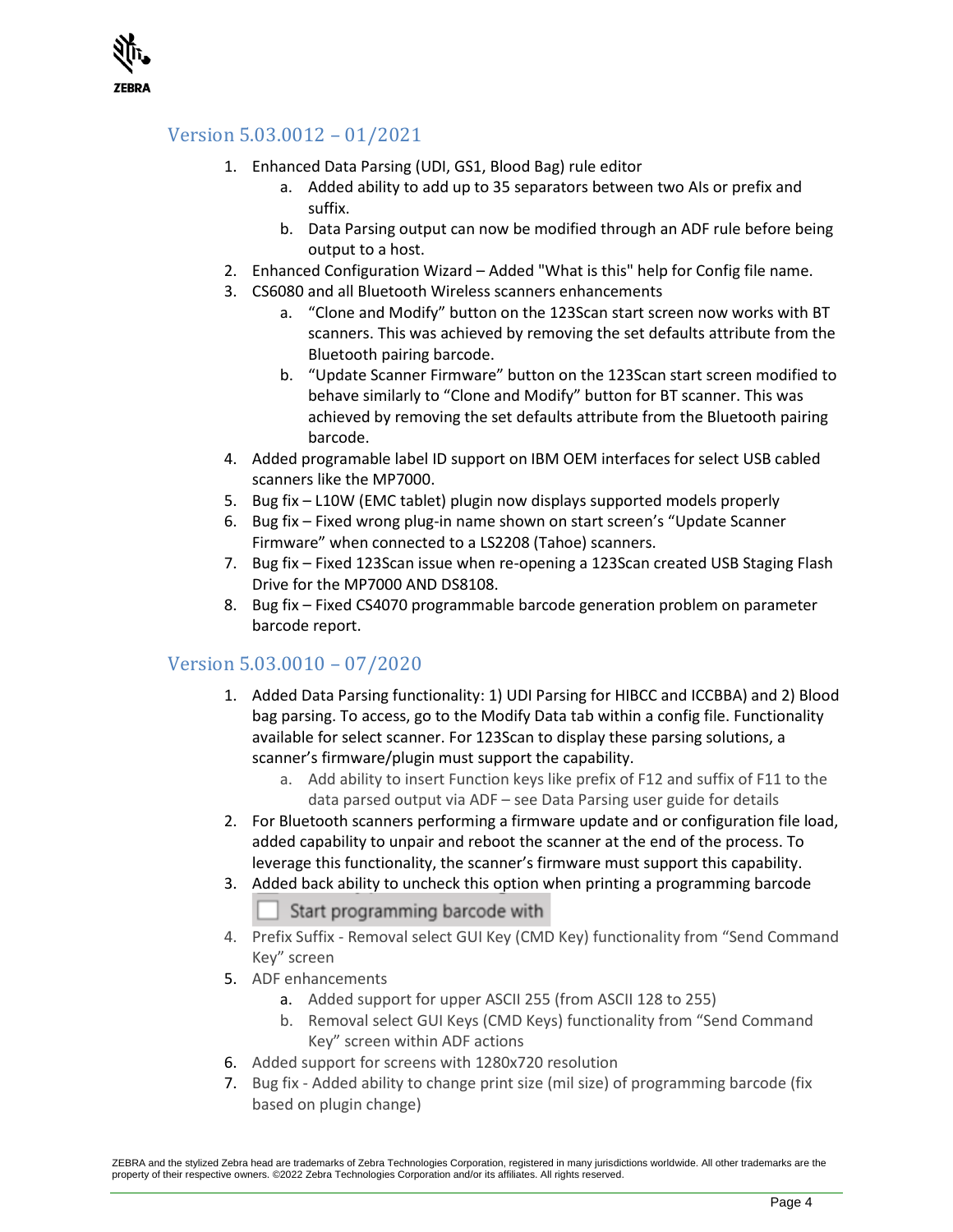

8. Bug fix – Solved issue at launch in Turkish localization.

#### Version 5.03.0006 – 04/2020

- 1. Added Data Parsing functionality (UDI Parsing and GS1 Label Parsing) to the Modify Data tab for select scanners. For 123Scan to display these parsing solutions, a scanner's firmware/plugin must support the capability.
- 2. Improved firmware update reliability by adding up to 3 retry attempts if a firmware update failure occurs.
- 3. SR plugins (most used plugin) now listed at top of list within configuration wizard.

#### Version 5.02.0004 – 10/2019

- 1. Enhanced 123Scan's automatic check for updates functionality under "Preference" menu.
	- a. Updates now automatically install without user intervention, as a background activity. If desired, this preference can be changed back to manually approve updates.
	- b. 123Scan's update functionality will no longer be affected (taken offline) by invalid plug-in details
- 2. Enhanced battery statistics screen to support DS8178's PowerCap Capacitor. Note unsupported statistics will be shown as "999 (NA)".
- 3. Enhanced Config Wizard's search icons (family list search and parameter search) to enhance visual impact.
- 4. Enhanced MDF screen within the Config Wizard to display message informing users to save the configuration including MDF settings, before loading to scanner.
- 5. Added CUTE settings to the RS232 cable connection wizard.

#### Version 5.01.0004 – 07/2019

1. Bug fix – Fixed firmware update failure showing up at 1% of process.

#### Version 5.01.0003 – 05/2019

- 1. Added DotCode support for ADF and MDF data formatting.
- 2. Bug fix Increased 123Scan's output buffer size of MDF formatting from 500 bytes to 2000 bytes to match scanner's capabilities.
- 3. Work around When updating a RFD8500's firmware, do so using the "Mass Upgrade" mode from the discovered scanners tab (Start screen / Actions / Discovered Scanners Tab). Place a check in the Mass Upgrade checkbox. Wait for the reader to be found, then hit update firmware button.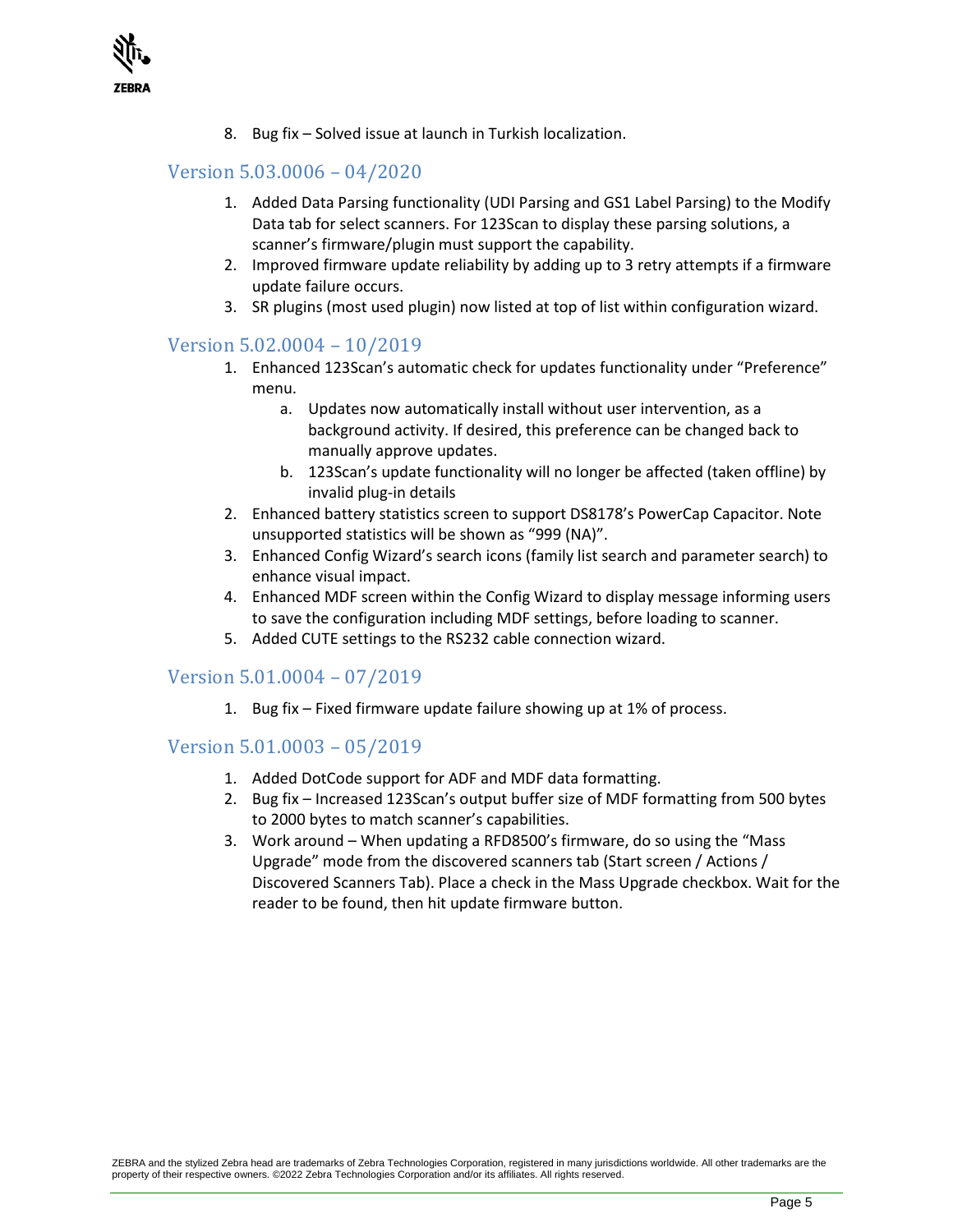

## Version 5.01.0002 – 04/2019

1. Enhanced the config file wizard  $-$  Simplified the selection of a scanner select your scanner family from the options below:



- a. Added recently selected scanners section
- b. provide search box to automate scanner selection.
- 2. 123Scan maintains preferences when updating 123Scan with new installation software. For example, A4 paper size is maintained when loading new version of 123Scan.
- 3. App Developer Report Added this new report that lists all available attributes (parameters) and their range of supported values for a plugin. This report is for 载 Actions ▼ 【 Save file to PC ■



config wizard.

- 4. RFD8500 Plugin Only Added capability to toggle the state of the "Application Connection Password" field based on the state of "Enable Application Password" parameter.
- 5. Bug fix When viewing the CS4070 programming barcode and click "Save as MS Word" button, barcode now saved as correct 2D format.
- 6. Bug fix Fixed text overlap of serial number when printed on DataView report.

#### Version 5.00.0008 – 11/2018

- 1. In ADF Rule creation Added GridMatrix Symbology as available "code type" in criteria section for supported scanners.
- 2. Updated LS2208 config file generation process when "My scanner is not connected". Now highlight the currently available model versus discontinued model.
- 3. Fixed CS4070 programming barcode printing Now only prints 2D like Datamatrix.
- 4. Enhanced Statistics screen / "Decode Time and Count"– If scanner supports handsfree and handheld modes, now statistics report calls out scans separately for handheld and handsfree modes. If scanner supports RFID, it is also reported.
- 5. Minor Bug fix When loading configuration after updating firmware on cordless scanner in the cradle - LED reflects configuration push completed properly.
- 6. Minor Bug fix When updating one scanner's firmware, rarely "Update Another" button being incorrectly shown on the firmware update dialog screen. Issue resolved.
- 7. Configuration file format change from UTF16 to UTF8 to support Chinese localization.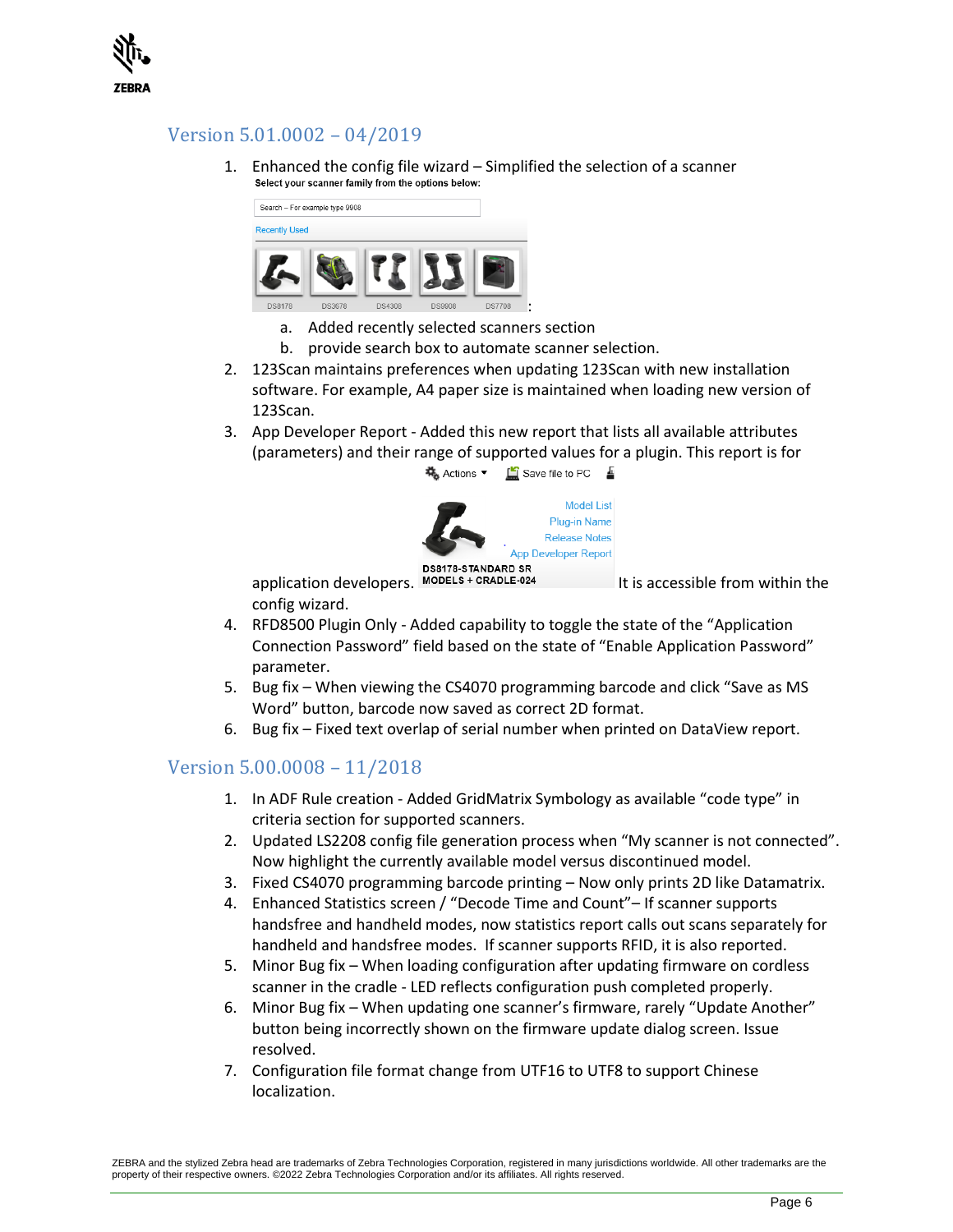

8. ADF and MDF action's context menu update - Paste above and Paste below

## Version 5.00.0003 – 09/2018

- 1. Fixed firmware update error by updated 123Scan's CoreScanner Driver to a Microsoft signed USB "SNAPI Imaging driver".
- 2. Added back option to send "ASCII Tab and Enter" into MDF actions options.
- 3. Increased reboot reconnect time from 5 minutes to 8 minutes when updating firmware available from Start and Discovered Scanners tabs.
- 4. Fixed "Erase All Rules" barcode which was missing in the programming barcode report.
- 5. Bug fix Added back option to insert the < (less than), > (greater than) and ? (question mark) characters into ADF String/Trigger code field.
- 6. Bug fix Fixed issue related to ADF configuration barcode failing to configure scanner when it been localized to Chinese Language.

#### Version 5.00.0001 – 08/2018

- 1. Added support (localization) for simplified Chinese language. 123Scan will automatically open in simplified Chinese, if this is your Window's default OS locale. Note to manually change 123Scan's localization, click Preferences / Language / Localization and select your desired language. After clicking Apply, restart 123Scan for the setting to take effect.
- 2. Name of utility changed from 123Scan2 to 123Scan.



- 3. Utility's Windows desktop icon changed from
- 4. Bug fix Fixed 1D bar code printing issue for CS4070 specific parameters.

#### Version 4.05.0011 – 05/2018

- 1. Added support for cordless scanner firmware update over Bluetooth (no cradle involved) from Start screen / Update Scanner Firmware button.
- 2. Changed default operation mode of SMS Wizard to "Run as Application".
- 3. Updated SMS Deployment Checklist to reflect new default operation mode of SMS Wizard (Run as Application) and Windows 10 support.
- 4. Added Digimarc GS1 Databar "decode count" to Statistics View.
- 5. Changed order of scanners displayed on Config Wizard's "Select your scanner family from the options below" screen.

#### Version 4.05.0007 – 02/2018

1. Enabled updating firmware from a custom firmware to a new custom firmware.

#### Version 4.05.0006 – 11/2017

- 1. Fixed Mass Upgrade Mode to avoid re-updating a scanner that has already been updated successfully, within the same Mass Upgrade session. Applies to all scanners, but fixes an issue with DS8178, DS2278, DS3678.
- 2. Fixed incorrect display of non-printable characters appearing in slowest decode data in Statistics View.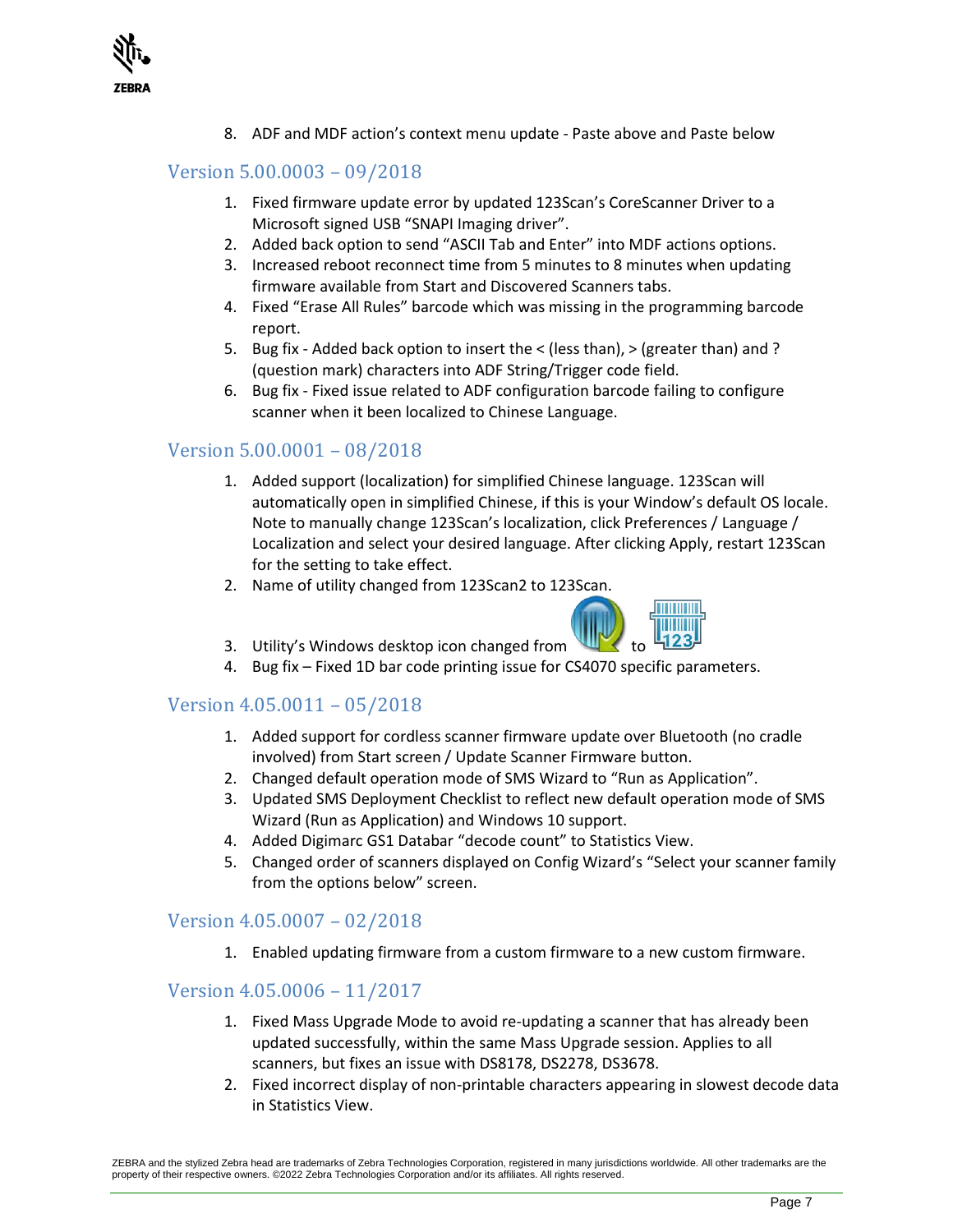

- 3. Add support for the extended ASCII Characters in ADF, ADF now supports any ASCII character up to 256.
- 4. Fix for handling incorrectly formatted synapse buffers in the plug-ins.

## Version 4.05.0002 – 10/2017

- 1. Added Scan Speed Analysis (SSA) to statistic view.
- 2. "USB communication protocol may have changed" dialog no longer used (when cloning a scanner's configuration) for select scanners running new firmware.
- 3. Added support to configure up to four cable settings (communication protocols) in a configuration file.
- 4. Fixed issue Now can enable/Disable MDF Groups via programming barcodes.

#### Version 4.04.0008 – 06/2017

- 1. Added a search box to the configuration wizard.
- 2. Enhanced bar code data processing in fast HID KB mode.
- 3. Decreased application launch time and decreased installation package size.
- 4. Simplified Mass Upgrade mode, available on the Discovered Scanners Tab.
- 5. Added additional "Time between MDF Codes" options to the Multicode Data Formatting screen.

#### Version 4.03.0002 – 12/2016

- 1. Bug fix Fixed inconsistency in setting reset to defaults in cordless scanners.
- 2. Bug fix Resolved programming barcode issue when bar code report is printed for configurations with large ADF buffer.
- 3. Bug fix Resolved RS6000 support issue introduced in 123Scan v4.2.1.0.
- 4. Removed Quick Startup Instructions and updated 123Scan Overview.

#### Version 4.03.0000 – 11/2016

1. Bug fix - Fixed language specific formatting dependency that occurs when "." is replaced by "," in automatic updates process.

#### Version 4.02.0001 – 09/2016

1. Added support for DS3678 Bluetooth Scanner and cradle into a single plug-in.

#### Version 4.01.0006 – 06/2016

- 1. Added Battery Statistics support for scanners supporting Battery Statistics.
- 2. Added support for MDF (Multicode Data Formatting).
- 3. Updated ADF screen layout to match new MDF layout.

#### Version 4.00.0003 – 05/2016

- 1. Redirected plug-in download process to Zebra site.
- 2. Removed "Set to Custom Defaults" option from the Printing Options.

#### Version 4.00.0002 – 03/2016

1. Rebranded to Zebra Technologies.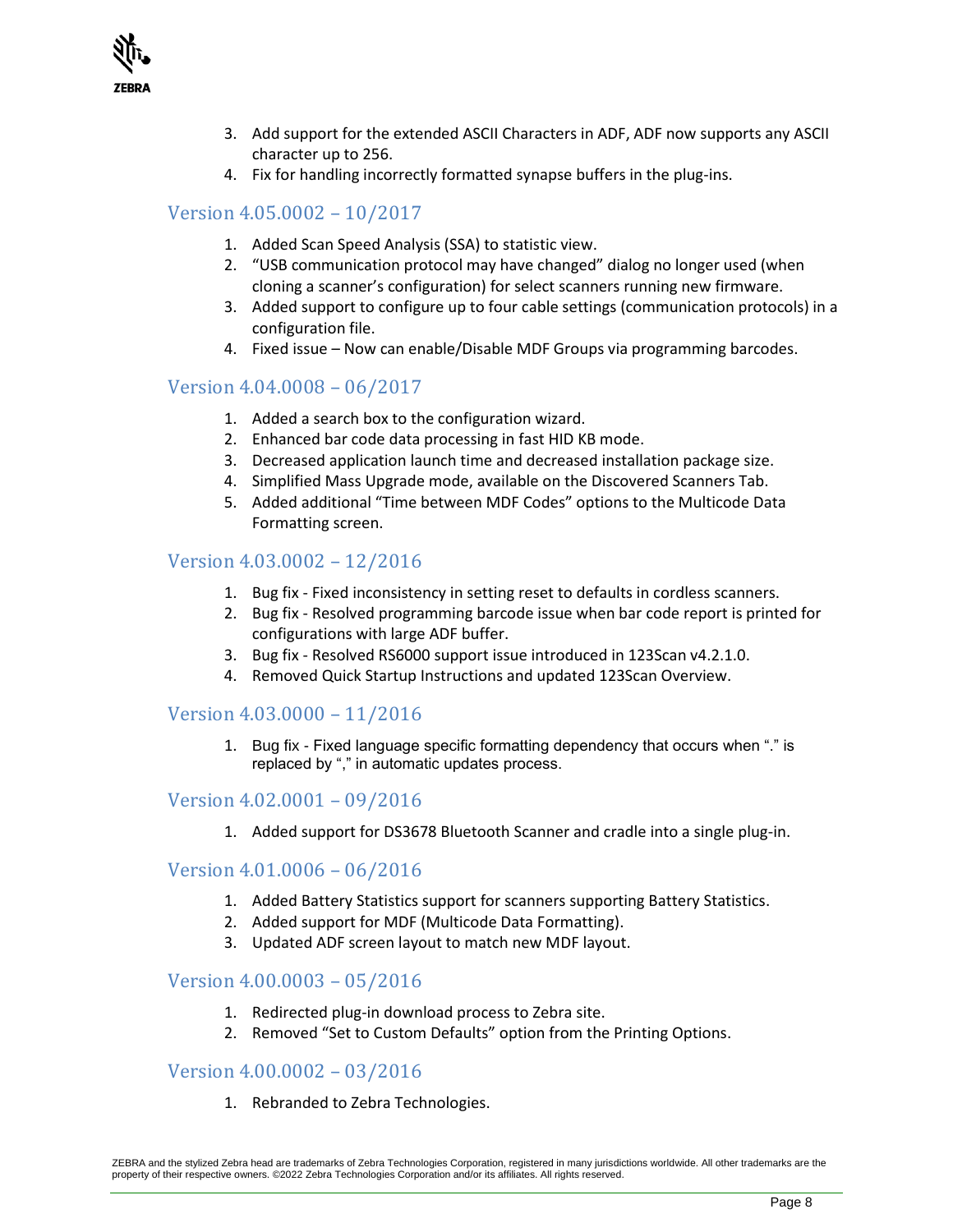

2. Added Windows 10 Support.

#### Version 3.07.0002 – 10/2015

- 1. Added RFD8500 support.
- 2. Lower max number of simultaneously programmable scanners from 14 to 10 scanners.

## Version 3.06.0002 – 05/2015

- 1. Added support for two new Symbologies: GS1-DataMatrix and GS1-QR Code to ADF/Data View and Statistics.
- 2. Added support for new MP6000 firmware update This version of 123Scan must be used with all MP6000/6200 firmware released after June 1, 2015.
- 3. Added support enabling ADF (Advanced Data Formatting) on OCR (Optical Character Recognition).
- 4. Added support to copy bar code data from the Data View's scan log into the Windows Clipboard using a right mouse click.
- 5. Bug fix "RS-232 host mode change" programming 2D bar code now printed as two 2D bar codes.
- 6. Bug fix Up Carrot ( ^ indicates change from factory default) in Config Wizard properly displayed.
- 7. Bug fix Corrected bar code printed for "IBM Specification level" parameter.

#### Version 3.05.0002 – 01/2015

- 1. Optimized the Check for Update process.
- 2. Added send programming barcode to phone option.
- 3. Added a report that outputs the updates history.
- 4. Added support for ADF Rule Sets.
- 5. Added new ADF commonly used actions group.
- 6. Added ability to prevent parameter barcodes scanning via a SMS packages.

#### Version 3.04.0001 – 10/2014

- 1. Security enhancements to address potential security vulnerability.
- 2. DS9208 scanner firmware download fix.

#### Version 3.02.0008 – 03/2014

1. Removed LS2208 (Symbol logo) scanner from the SMS package wizard's available/supported scanners.

#### Version 3.02.0006 – 02/2014

- 1. Updated DL parsing screen to support multiple date formats and gender format per field.
- 2. Added support to select similar scanners with a single click in Discovered scanner list.
- 3. Added feature to save Staging flash driver files as packages to PC and track in recent files list.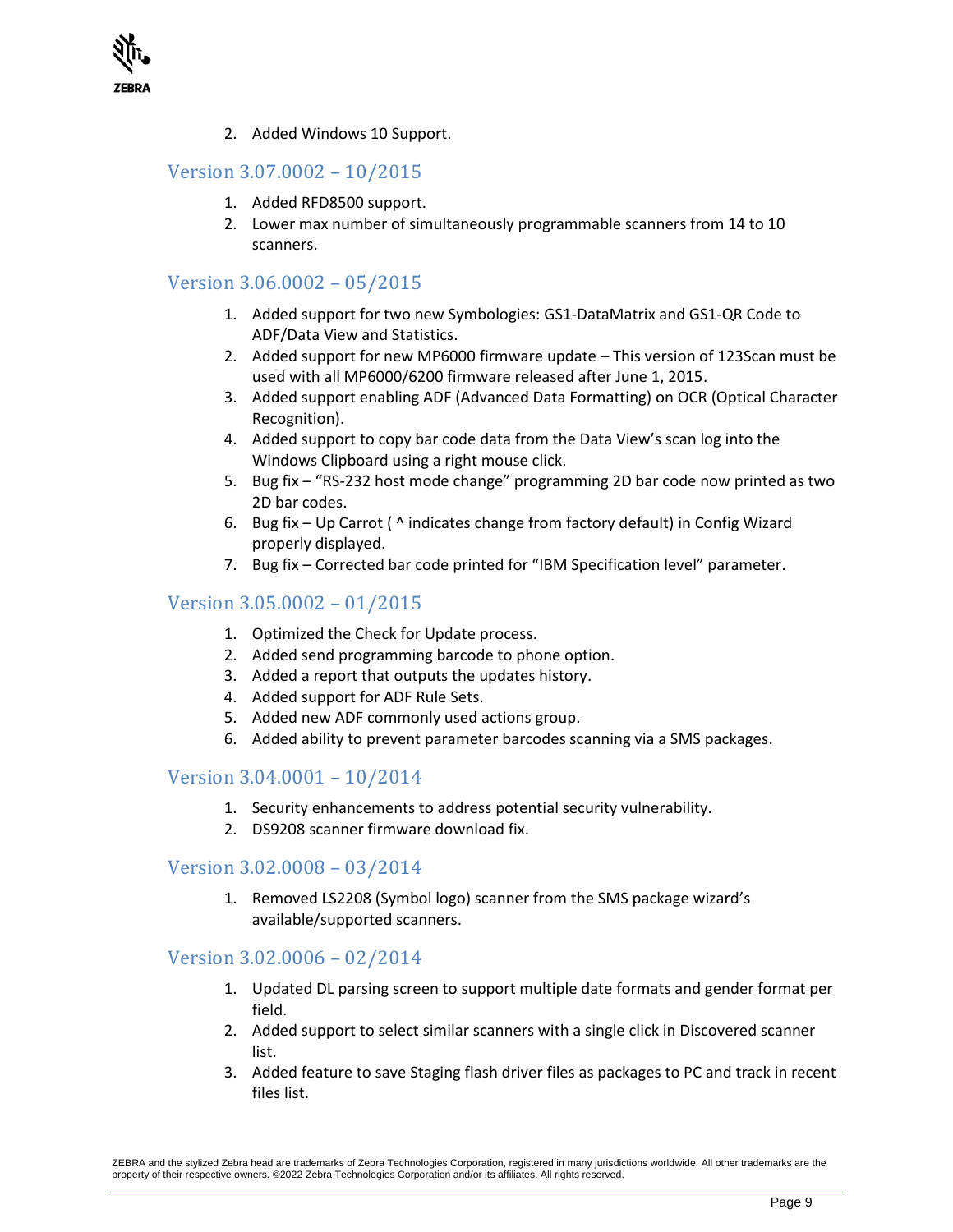

- 4. Color coded plug-in selection across the application (Normal plug-ins black, Custom plug-ins green, Beta plug-ins red).
- 5. Dialog displayed when an RS232 host variant is switched. Dialog indicates a number of other parameters are also switched and how to determine which parameters were changed.
- 6. Cordless bug fixes
	- a. Hot Swap mode now supports cordless scanners.
	- b. Now maintain pairing between scanner and cradle during set to defaults, both electronically and via barcodes.
	- c. Added support for configuring the scanner/cradles as units when loading and retrieving setting.
- 7. Include Set Factory defaults and Set Defaults in Print dialog and configuration options.
- 8. Windows 8 support.

## Version 3.01.0001 – 10/2013

- 1. Added ability to display scale weight for the MP6000 within the data view.
- 2. Added independent display of "Set to Default" parameter based on cordless or corded scanner.
- 3. Optimized text in numerous dialogs and menus.

#### Version 3.00.0010 – 07/2013

- 1. Added statistics (decode times, barcodes scan count …) displayed in the Statistics View for select scanner such as the MP6000.
- 2. Added ability to program DL Parsing rule using the Configuration Wizard.
- 3. Added MP6000 support. Use USB cable CBA-U51-S16ZAR and plug into the MP6000's "POS PORT".
- 4. Added support for generating a MP6000 Staging Flash Drive.
- 5. Added LI2208 support.
- 6. Optimized text in numerous dialogs and menus.
- 7. Added Barcode menu for access to key bar codes.
- 8. Updated firmware naming convention
	- a. Old format : CAABQS00-001-R01
	- b. New format : Release XXX YYYY.MM.DD (Engineering Name)
	- c. New format : Release 010 2013.06.21 (CAABQS00-001-R01)
- 9. Release notes now also on firmware upgrade screen.

#### Version 2.02.0011 – 11/2012

- 1. Added ability to include DL Parsing parameters within the 2D programming barcode printout.
- 2. Fixed Check for Update process. Windows 7 64 bit operating systems now supported.
- 3. Within the Configuration Wizard, individual parameters changes tracked. Values changed from default setting now indicated with a "^".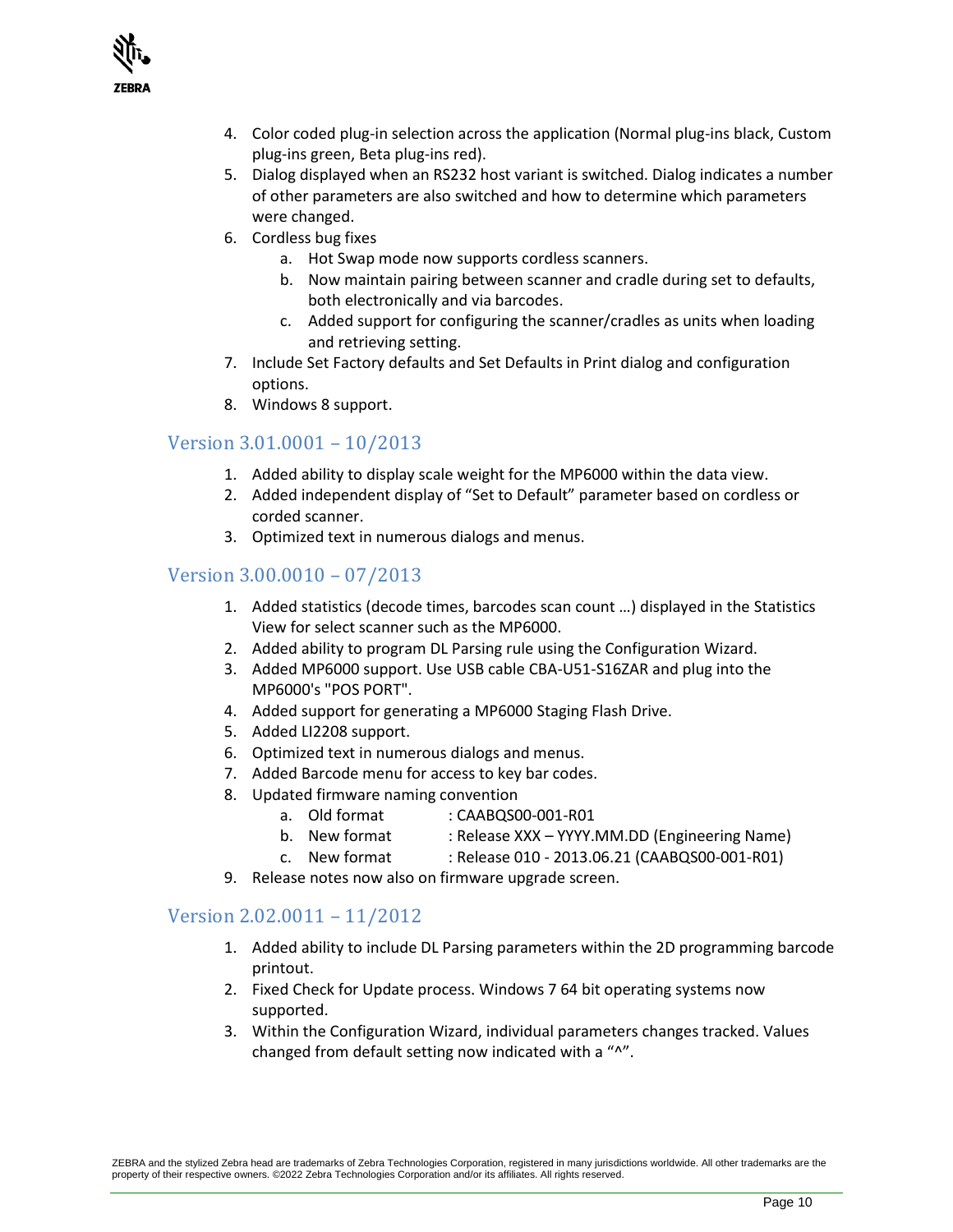

# Version 2.02.0006 – 07/2012

- 1. Added ability to generate an SMS Package for use with the Scanner Management Service.
- 2. Removed requirement for exact match between scanner and plug-in firmware when generating a configuration file. Now if your scanner has a newer version of firmware than present within a plug-in within 123Scan, you can create a configuration file.
- 3. Simultaneous firmware upgrade for multiple cordless scanners\*.
- 4. Maximum number of simultaneous firmware upgrades typically varies between 3 to 7 cordless scanners in their cradle, depending on PC hardware capabilities.
- 5. Note clicking the "Blink scanner LED's" or "Refresh" button during a cordless scanner firmware upgrade may halt the firmware upgrade process.
- 6. Operating System support for Windows 7 64bit.

# Version 2.01.0002 – 12/2011

- 1. UI update on data formatting Prefix/Suffix Screen, added < >.
- 2. Updated Set Defaults Barcode Options report, added "Set Factory Defaults" and "Write to Custom Defaults" barcodes.
- 3. Updated the print programming barcodes reports: Replace the "Set Defaults" parameter with "Set Factory Defaults" for RSM 2 scanner printouts. For RSM 1 and legacy scanner printouts, the Set Default parameter is still utilized.
- 4. Added two new RFID code types for RFID based ADF rules.

## Version 2.01.0001 – 10/2011

- 1. How to Videos link added to start tab and help menu.
- 2. Optimized check for updates screen layout.
- 3. Added support for additional ALT key sequences within the Data Formatting screen.
- 4. Full name of firmware displayed on the Discovered Scanners tab.

#### Version 2.01.0000 – 05/2011

1. Cordless scanner plug-in selection process optimized.

#### Version 2.00.0005 – 02/2011

- 1. Generate a list of supported scanners models including plug-in name and model of firmware. See Help menu.
- 2. Scan Log screen displays scanned data, including hidden characters. See DataView tab.
- 3. Image Log screen captures and displays pictures on imaging enabled scanners via a USB connection.
- 4. Optimized to support EMEA / APAC sized paper. To permanently set, see Preferences tab.
- 5. Firmware upgrade optimized for SNAPI enabled scanners. Total upgrade time is less than 2 minutes.
- 6. A uniform naming convention applied to reports and printouts.
	- a. Configuration file: Config File Model Config name Date Stamp.scncfg
	- b. Parameter Report: Parameter Settings\_Model\_Config name.rtf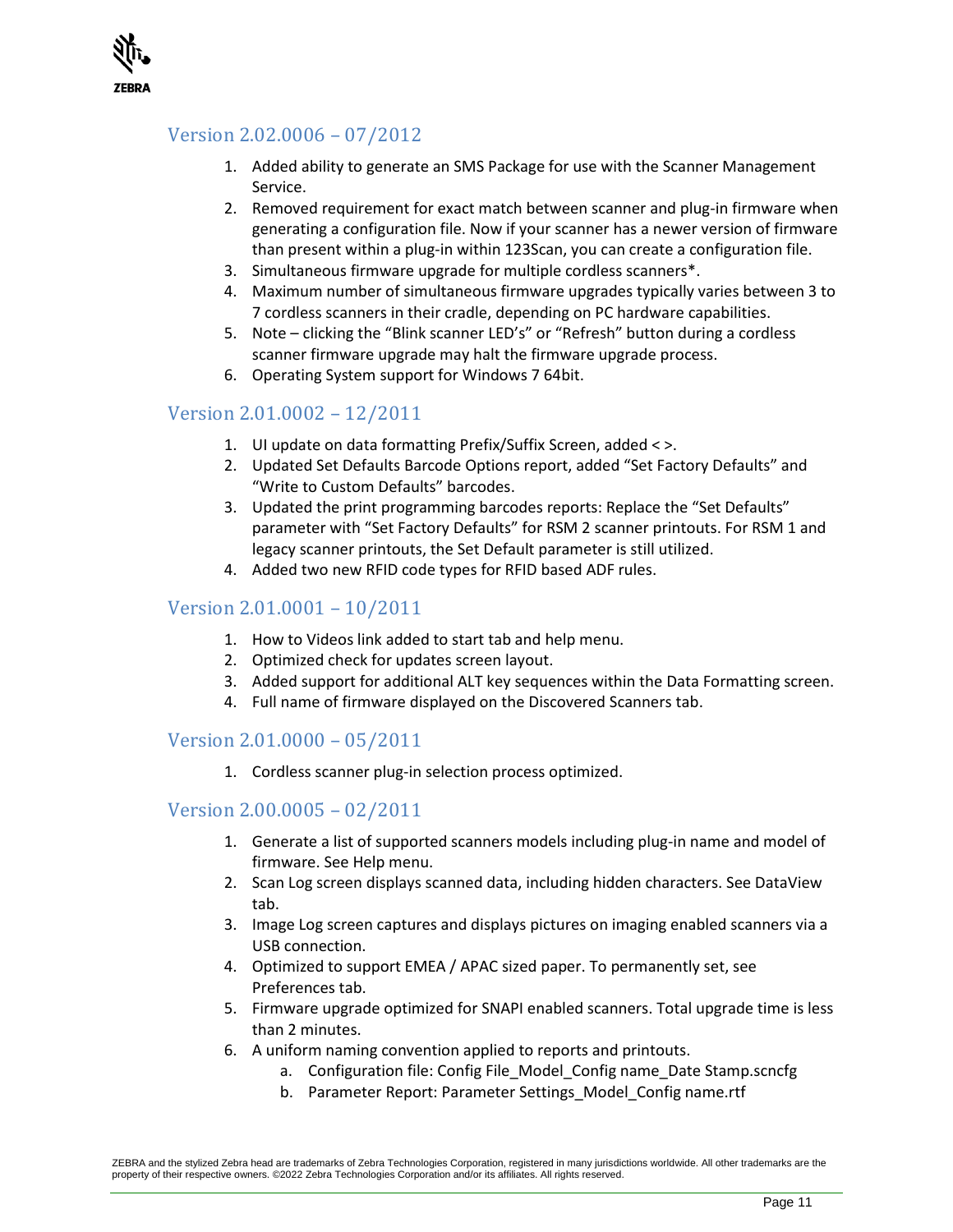

- c. Programming Barcodes: Programming Barcode\_Model\_Config name.rtf
- d. Activity Report: Activity Report\_Date stamp\_Time stamp.csv
- e. Inventory Report: Inventory Report Date stamp Time stamp.csv
- f. Scanner Output Report: Validation Report\_Model\_Config name\_Date stamp\_Time stamp.rtf
- g. Images: Image\_Date stamp\_Time stamp.bmp

#### Version 1.01.0011 – 12/2009

1. Initial release of 123Scan Scanner Configuration Utility.

# <span id="page-11-0"></span>Components

If the default install location is not changed, the components are installed in the following folders:

| Component                              | Location                                                                |
|----------------------------------------|-------------------------------------------------------------------------|
| Application                            | Program Files\Zebra Technologies\Barcode Scanners\123Scan2              |
| <b>Configuration Files</b>             | Users\Public\Documents\123Scan2\Configuration Files                     |
| <b>Activity Reports</b>                | Users\Public\Documents\123Scan2\Activity Report Database                |
| Data View Reports                      | Users\Public\Documents\123Scan2\Data View Reports                       |
| Saved Images                           | Users\Public\Documents\123Scan2\Images                                  |
| <b>Scanner Plug-Ins</b>                | ProgramData\123Scan2\Plug-ins                                           |
| <b>SMS Packages</b>                    | Users\Public\Documents\123Scan2\SMS Packages                            |
| <b>Statistics Files</b>                | Users\Public\Documents\123Scan2\Statistics Files                        |
| <b>Staging Flash Drive</b><br>Packages | Users\Public\Documents\123Scan2\Staging Flash Drive Files               |
| <b>ADF Trigger Barcodes</b>            | Users\Public\Documents\123Scan2\Barcode Printouts and Parameter Reports |

# <span id="page-11-1"></span>Installation – Requirements

Hardware Requirements

- Pentium Dual-Core E214 1.6GHz or Pentium Mobile Dual-Core T2060 or Pentium Celeron E1200 1.6GHz.
- 2GB RAM 1.2 GB free hard drive space.
- USB port, 1.1 or higher, for the connection of USB Scanners.
- Minimum display resolution = 1024 by 768 pixels.